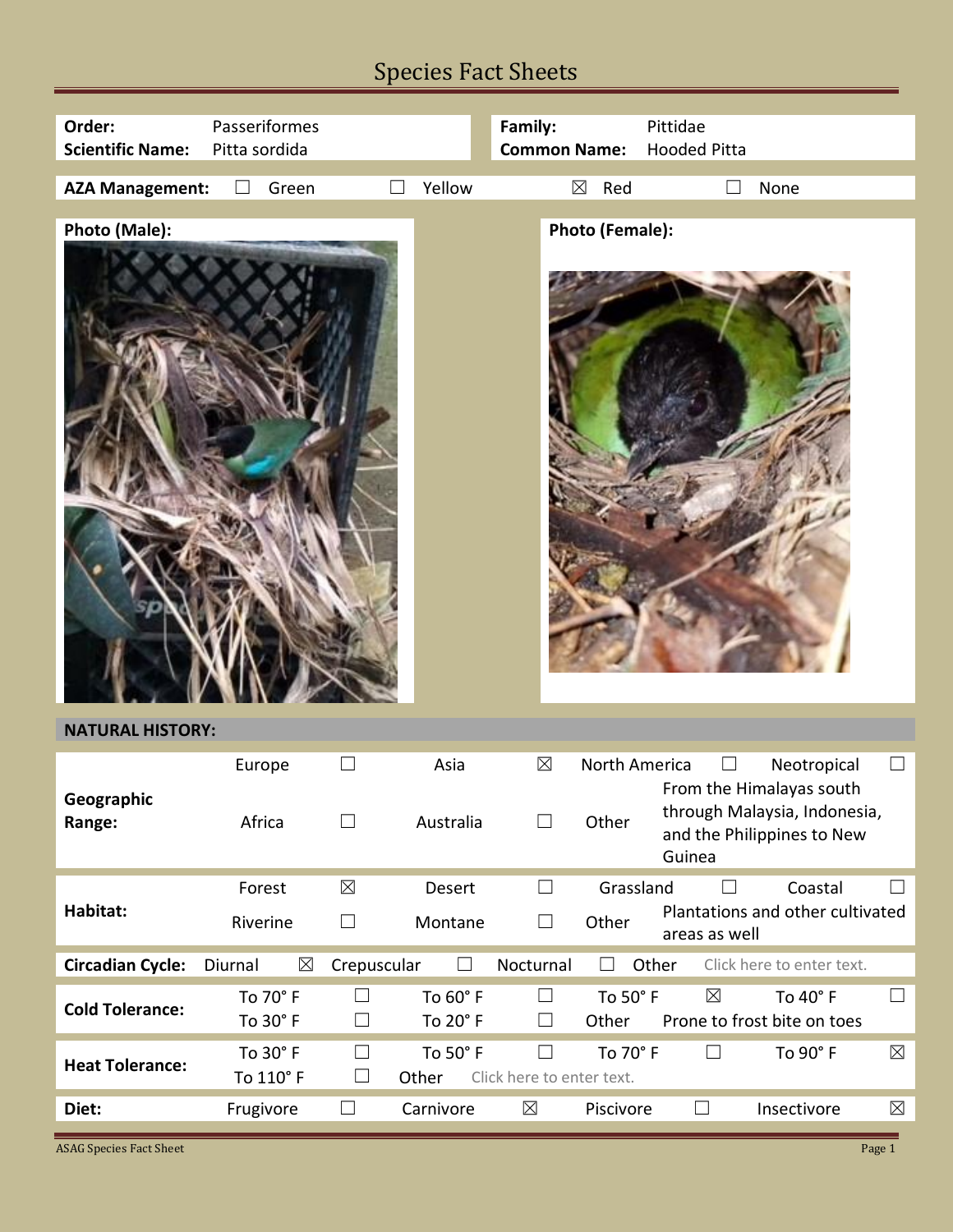## Species Fact Sheets

|                                      |                                                                                                                                                                                                                                                                                           | Nectivore                                                                                                                                                                                                                                                                                                                                                                                                                                                                                                                                                                                                                                                                                                                                                                                                                                                                                                                                                                          | $\mathcal{A}$                                                                                                                                                                                                                                                                                                                                                                                                                                                                                           |                                                                                 | Omnivore<br>$\Box$  |  | Folivore<br>$\overline{\phantom{a}}$ |                                                                                     | Other (Add Below)     |  |  |
|--------------------------------------|-------------------------------------------------------------------------------------------------------------------------------------------------------------------------------------------------------------------------------------------------------------------------------------------|------------------------------------------------------------------------------------------------------------------------------------------------------------------------------------------------------------------------------------------------------------------------------------------------------------------------------------------------------------------------------------------------------------------------------------------------------------------------------------------------------------------------------------------------------------------------------------------------------------------------------------------------------------------------------------------------------------------------------------------------------------------------------------------------------------------------------------------------------------------------------------------------------------------------------------------------------------------------------------|---------------------------------------------------------------------------------------------------------------------------------------------------------------------------------------------------------------------------------------------------------------------------------------------------------------------------------------------------------------------------------------------------------------------------------------------------------------------------------------------------------|---------------------------------------------------------------------------------|---------------------|--|--------------------------------------|-------------------------------------------------------------------------------------|-----------------------|--|--|
|                                      | <b>Captive Dietary Needs:</b><br>A mix of chopped pinky mice, bird of prey diet mixed with insectivore pellet, superworms, small<br>mealworms, wax worms, crickets, red wigglers, earthworms, and soaked Mazuri parrot pellet. An<br>exclusion feeder helps if in a mixed species aviary. |                                                                                                                                                                                                                                                                                                                                                                                                                                                                                                                                                                                                                                                                                                                                                                                                                                                                                                                                                                                    |                                                                                                                                                                                                                                                                                                                                                                                                                                                                                                         |                                                                                 |                     |  |                                      |                                                                                     |                       |  |  |
| Life Expectancy in the Wild:         |                                                                                                                                                                                                                                                                                           |                                                                                                                                                                                                                                                                                                                                                                                                                                                                                                                                                                                                                                                                                                                                                                                                                                                                                                                                                                                    | Males:                                                                                                                                                                                                                                                                                                                                                                                                                                                                                                  |                                                                                 | Females:<br>unknown |  |                                      |                                                                                     | unknown               |  |  |
| <b>Life Expectancy in Captivity:</b> |                                                                                                                                                                                                                                                                                           | Males:                                                                                                                                                                                                                                                                                                                                                                                                                                                                                                                                                                                                                                                                                                                                                                                                                                                                                                                                                                             |                                                                                                                                                                                                                                                                                                                                                                                                                                                                                                         | 3.3 years old; oldest<br>male in captive<br>population lived to 22<br>years old |                     |  | Females:                             | 3.3 years old; oldest<br>female in captive<br>population lived for 12<br>years old. |                       |  |  |
| <b>BREEDING INFORMATION:</b>         |                                                                                                                                                                                                                                                                                           |                                                                                                                                                                                                                                                                                                                                                                                                                                                                                                                                                                                                                                                                                                                                                                                                                                                                                                                                                                                    |                                                                                                                                                                                                                                                                                                                                                                                                                                                                                                         |                                                                                 |                     |  |                                      |                                                                                     |                       |  |  |
| <b>Age at Sexual Maturity:</b>       |                                                                                                                                                                                                                                                                                           |                                                                                                                                                                                                                                                                                                                                                                                                                                                                                                                                                                                                                                                                                                                                                                                                                                                                                                                                                                                    | Males:                                                                                                                                                                                                                                                                                                                                                                                                                                                                                                  | 1 year old<br>Females:                                                          |                     |  |                                      |                                                                                     | 1 year old            |  |  |
|                                      | <b>Courtship Displays:</b>                                                                                                                                                                                                                                                                |                                                                                                                                                                                                                                                                                                                                                                                                                                                                                                                                                                                                                                                                                                                                                                                                                                                                                                                                                                                    | Courtship behaviors include a "tall stretch" movement where the pitta will<br>slowly stand as erect as possible. The red abdomen is quite visible in this<br>posture. This tall stretch posture has been observed in both sexes although<br>males seem to perform it more than females. The male and female will also<br>vocalize with a 2-note whistle to each other in a larger aviary. It sounds like<br>"We-eeek, we-eeek". Within 2 weeks of observed courtship behavior, nest<br>building begins. |                                                                                 |                     |  |                                      |                                                                                     |                       |  |  |
| <b>Nest Site Description:</b>        |                                                                                                                                                                                                                                                                                           | Both sexes participate in nest construction. Materials consist of a variety of<br>sticks, small twigs, leaves, and palm fibers. It is globular in shape, about the<br>size of a soccer ball with an entrance hold roughly 2 inches in diameter. The<br>cavity is lined with softer plant material. Location can vary widely, but is<br>always built on a sturdy, flat foundation in a well-hidden area with a lot of<br>foliage. A large mesh nest platform, bricks, or milk crate, make excellent<br>foundations for a nest. The nests invariably back up to a solid surface as<br>well. The nest height varies from ground level to approximately 15 feet.<br>Nest construction usually takes less than a week to complete and the pittas<br>will be quite obvious in their efforts. The first egg is usually laid immediately<br>after nest completion. They rarely use the same nest twice, so dismantling<br>of an old nest may encourage a pair to go back to that location. |                                                                                                                                                                                                                                                                                                                                                                                                                                                                                                         |                                                                                 |                     |  |                                      |                                                                                     |                       |  |  |
| <b>Clutch Size, Egg Description:</b> |                                                                                                                                                                                                                                                                                           | Clutch size of 4-6 eggs. Color is a light cream base with a dark brown<br>spotting usually heavier on the blunt end of the egg. Eggs are laid 24-36<br>hours apart. A pair can lay 3-5 clutches in a breeding season.                                                                                                                                                                                                                                                                                                                                                                                                                                                                                                                                                                                                                                                                                                                                                              |                                                                                                                                                                                                                                                                                                                                                                                                                                                                                                         |                                                                                 |                     |  |                                      |                                                                                     |                       |  |  |
|                                      | <b>Incubation Period:</b>                                                                                                                                                                                                                                                                 | $16-17$ days                                                                                                                                                                                                                                                                                                                                                                                                                                                                                                                                                                                                                                                                                                                                                                                                                                                                                                                                                                       |                                                                                                                                                                                                                                                                                                                                                                                                                                                                                                         |                                                                                 |                     |  | <b>Fledgling Period:</b>             |                                                                                     | Approximately 14 days |  |  |
|                                      | <b>Parental Care:</b><br>Both parents provide food for the nestlings and take turns brooding the young. Male<br>hooded pittas take a more active role in foraging for food, while females may spend<br>more time brooding the young. By the time the oldest chick is 5-6 days of age,     |                                                                                                                                                                                                                                                                                                                                                                                                                                                                                                                                                                                                                                                                                                                                                                                                                                                                                                                                                                                    |                                                                                                                                                                                                                                                                                                                                                                                                                                                                                                         |                                                                                 |                     |  |                                      |                                                                                     |                       |  |  |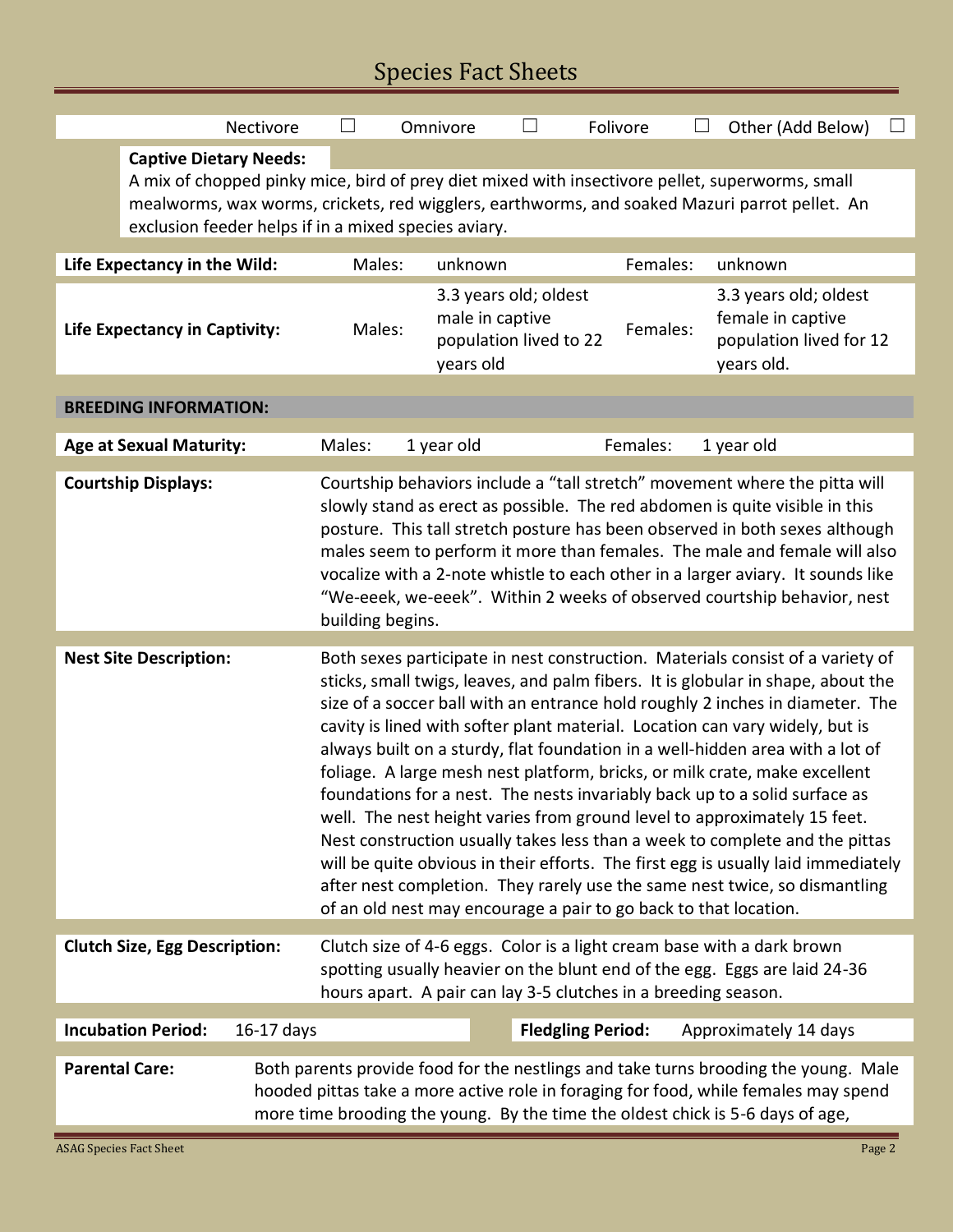brooding by either parent drops off dramatically. Since the youngest chick may only be a day or two old at this point, the rapid growth of the nestlings and the compact nature of the nest combine to provide a sufficiently warm environment during the day. At night, one of the parents usually will stay in the nest with the chicks.

**Chick Development:** Hooded pittas lay 4-6 eggs in a clutch. Incubation begins with the first egg laid. Logically there should be a 4-6 day gap in age between first hatched and last hatched. What typically occurs is a modified sequential hatch. After approximately 16-17 days the first chick will hatch. By the next day, the second and possibly third chick will hatch. By the end of the fourth day, all chicks have hatched. It may be the vocalization of the hatched chick(s) acts as a stimulus to the unhatched chicks thereby hastening the hatch process. This phenomenon has been documented in poultry and waterfowl. Nestlings respond to vibration in the nest, which would indicate a returning parent. They have a bright yellow gape that is quite visible in the cave like recess of the nest. They will not maintain the open mouth begging posture for more than a moment if not fed immediately. This may be a concealing behavior, which would be advantageous in the wild but proves to be frustrating when hand feeding in captivity becomes necessary.

> The oldest nestling will fledge at approximately 14 days of age. Parents are then forced to divide their attention between the fledged chick and the ones remaining in the nest. Over the nest two days, the remainder of the nestlings will leave the nest. The youngest chicks are most at a disadvantage at this time. They are smaller than their older siblings and their plumage is not as developed. Post fledging mortality is at its highest during the first few days after fledging. Chicks just leaving the nest are slightly smaller than the adult pittas. Their plumage is duller version of the adult plumage. Growth is rapid and within a week, fledged chicks can be seen following parents to a feed station. Two to three weeks after fledging chicks are capable of self-feeding although some begging may still occur. Juvenile pittas may safely remain with parents for several weeks. When parents begin the breeding behaviors again, fledglings are removed from the area to avoid any aggression. This occurs usually about 4 weeks after fledging.

## **CAPTIVE HABITAT INFORMATION:**

**Social Structure in the Wild:** Pittas spend most of their time on the forest floor searching for small live prey, predominately invertebrates. Normally quiet, secretive and solitary, they are difficult to spot until they move. They will seek a higher perch to call for a mate when in breeding condition. The call is rather plain and high pitched with considerable audible range. Pittas will also seek a high perch to roost at night. **Social Structure in Captivity:** Ideally housed in a large free flight aviary that is well planted. Can be kept as singles or pairs and can keep juveniles together for up to 1 year.